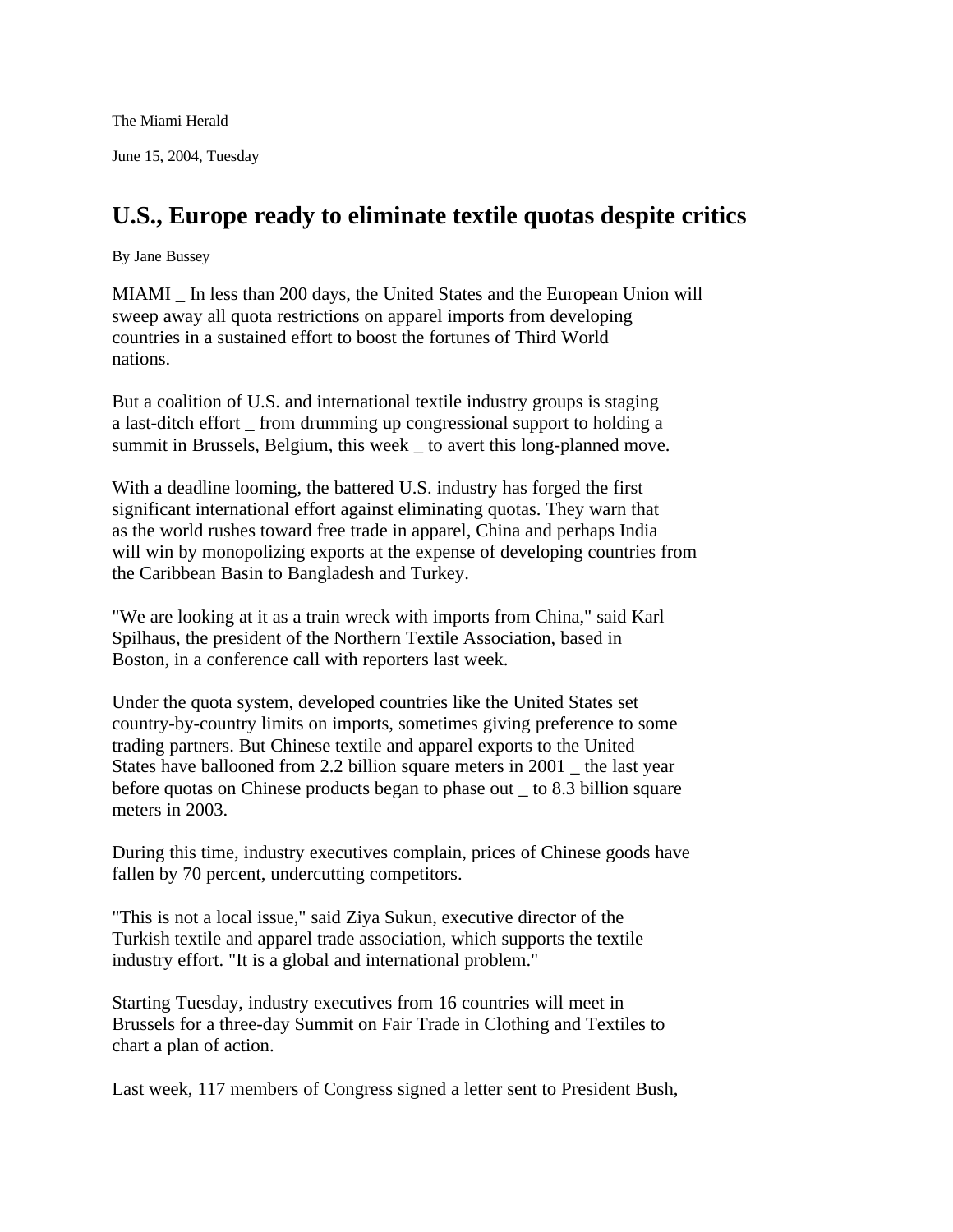asking him to endorse an emergency meeting of the World Trade Organization to discuss the expiration of textile and apparel quotas.

U.S. trade officials, retailers and apparel buyers \_ who place orders for apparel around the globe but increasingly in China \_ scoff at the effort. They noted that both the United States and the European Union have formally notified the WTO they intend to move forward with the quota elimination, under the terms of the WTO's Agreement on Textiles and Clothing.

"This is an exercise in futility," said Erik Autor, vice president of the National Retail Federation. "The quotas are going to end on Jan. 1, and they should end on Jan.1."

"Look, we don't like the situation," said Autor, acknowledging that it has created uncertainty. But he blamed the textile industry for failing to prepare for global competition during the past 10 years and for ending 85 percent of quotas in one dramatic deadline.

"They created this huge cliff," Autor said.

The issue presents a risk for Caribbean Basin countries, which have become significant suppliers of trousers, underwear and other apparel to the United States under special trade preferences first extended in the Reagan administration.

But the Central American countries have not formally endorsed the U.S. textile industry drive. In the past, they have insisted that their assembly industry can compete with China with the negotiated but not yet approved Central American Free Trade Agreement.

The international textile industry effort began in March. Two Washington-based groups, the National Council of Textile Organizations and the American Manufacturing Trade Action Coalition, along with the Turkish textile and apparel trade association, hammered out an agreement. The Istanbul Declaration called for a three-year extension of the quotas.

The battered U.S. textile and apparel industries, which have lost 336,000 jobs since Bush took office, insist that no one foresaw the advent of Chinese trade power when the original agreement to eliminate quotas was made.

When the 1994 apparel deal was worked out, as part of the Uruguay round of global trade talks that created the World Trade Organization, China was simply an observer. It joined the WTO in 2001.

There is growing frustration internationally over the perception that China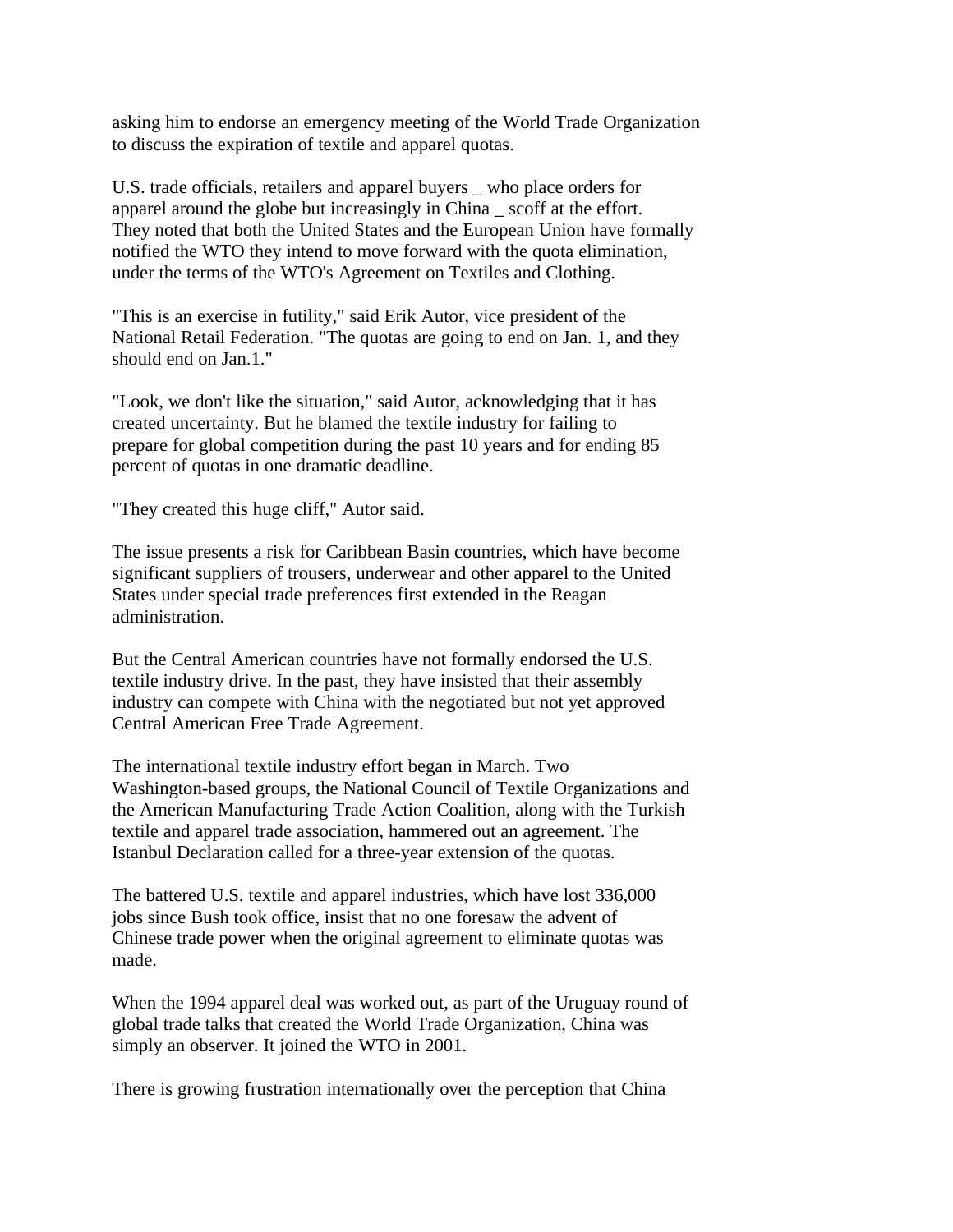uses export subsidies and other unfair business practices. An artificially undervalued yuan makes goods cheap to export, while the lack of dollars in the hands of private companies hinders imports. Chinese banks extend generous loans to local factories that they often write off.

"No one envisioned China coming into the WTO and playing by a different set of rules," said Robert DuPree, vice president of the National Council of Textile Organizations. "We need the support of the administration."

The Bush administration, however, insists that there is no going back and that the country has a mechanism to protect the U.S. industry against import surges.

"The United States intends to abide by its international obligations that were negotiated more than a decade ago to phase out the remaining quotas by the end of this year," said Christopher A. Padilla, spokesman for the Office of the U.S. Trade Representative.

Padilla said the administration had already helped the textile mills with safeguarding measures that clamp down on explosive Chinese import growth.

"The textile industry filed three petitions, and we accepted those petitions," Padilla said. Only a small number of quotas have been lifted so far. Some 85 percent of quotas remain to be lifted Jan. 1.

But the Istanbul Declaration effort has grown. Industry groups from 40 more countries have endorsed the declaration, saying their survival is at stake. In some countries, officials have queried the industry on the quota extension proposal.

Textile groups from Mexico, Argentina and a handful of other Latin American countries have endorsed the effort.

Mexico has already seen its apparel industry lose out to China, despite having the most generous trade benefits under the North American Free Trade Agreement. Not only has China's growth in apparel exports to the United States surpassed the Mexican rate, but Chinese imports are crowding aside Mexican-made clothing inside Mexico.

Still, the apparel industry, fully behind the lifting of quotas, insists that CAFTA will help Central America. (The agreement is unlikely to be approved before November presidential elections.)

"You have an incentive system in Central America that works," said Stephen Lamar, senior vice president at the American Apparel and Footwear Association. "CAFTA is going to promote enough apparel production down in